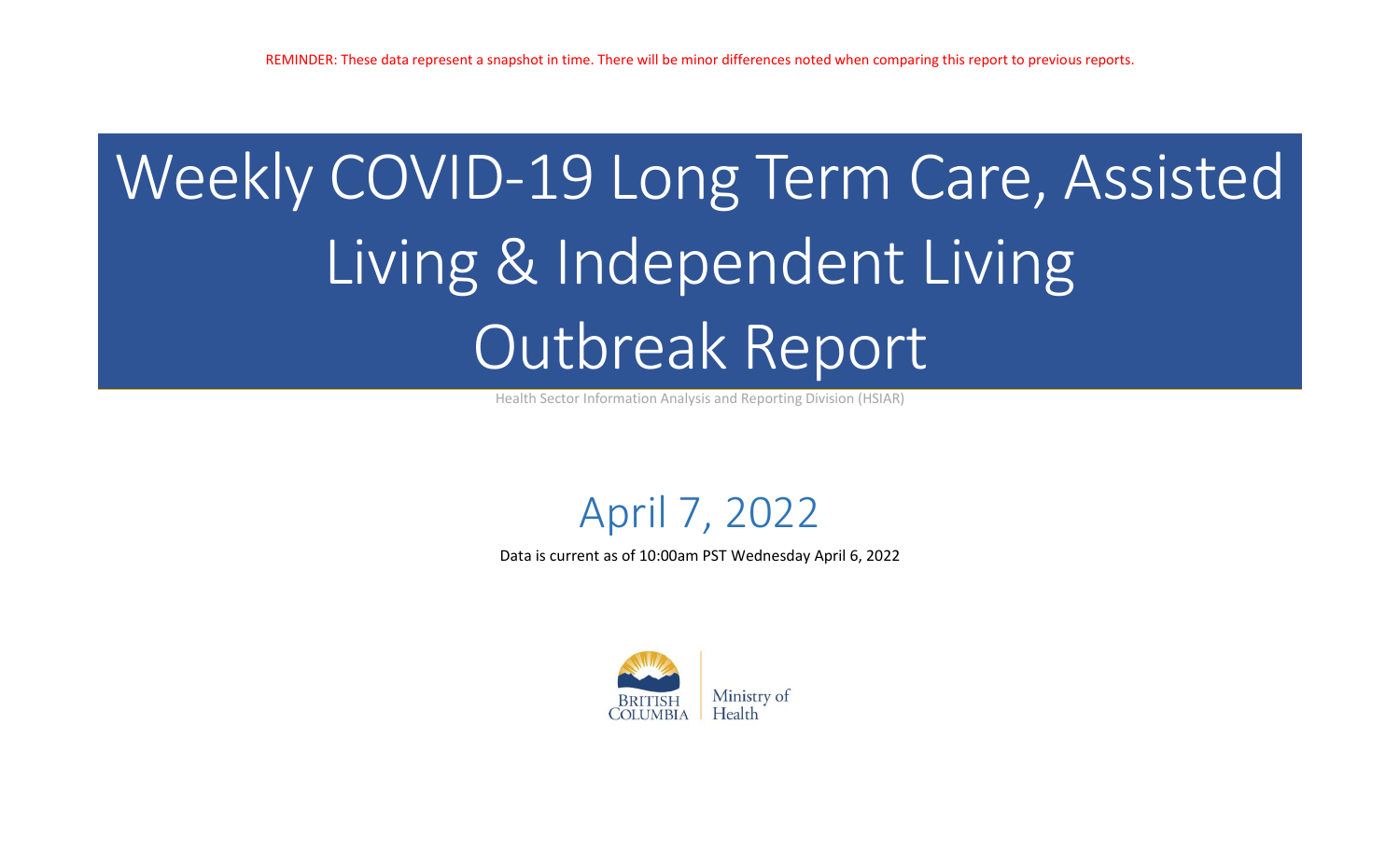REMINDER: These data represent a snapshot in time. There will be minor differences noted when comparing this report to previous reports.

### **Table of Contents**

## Bold-font rows are new entries since last report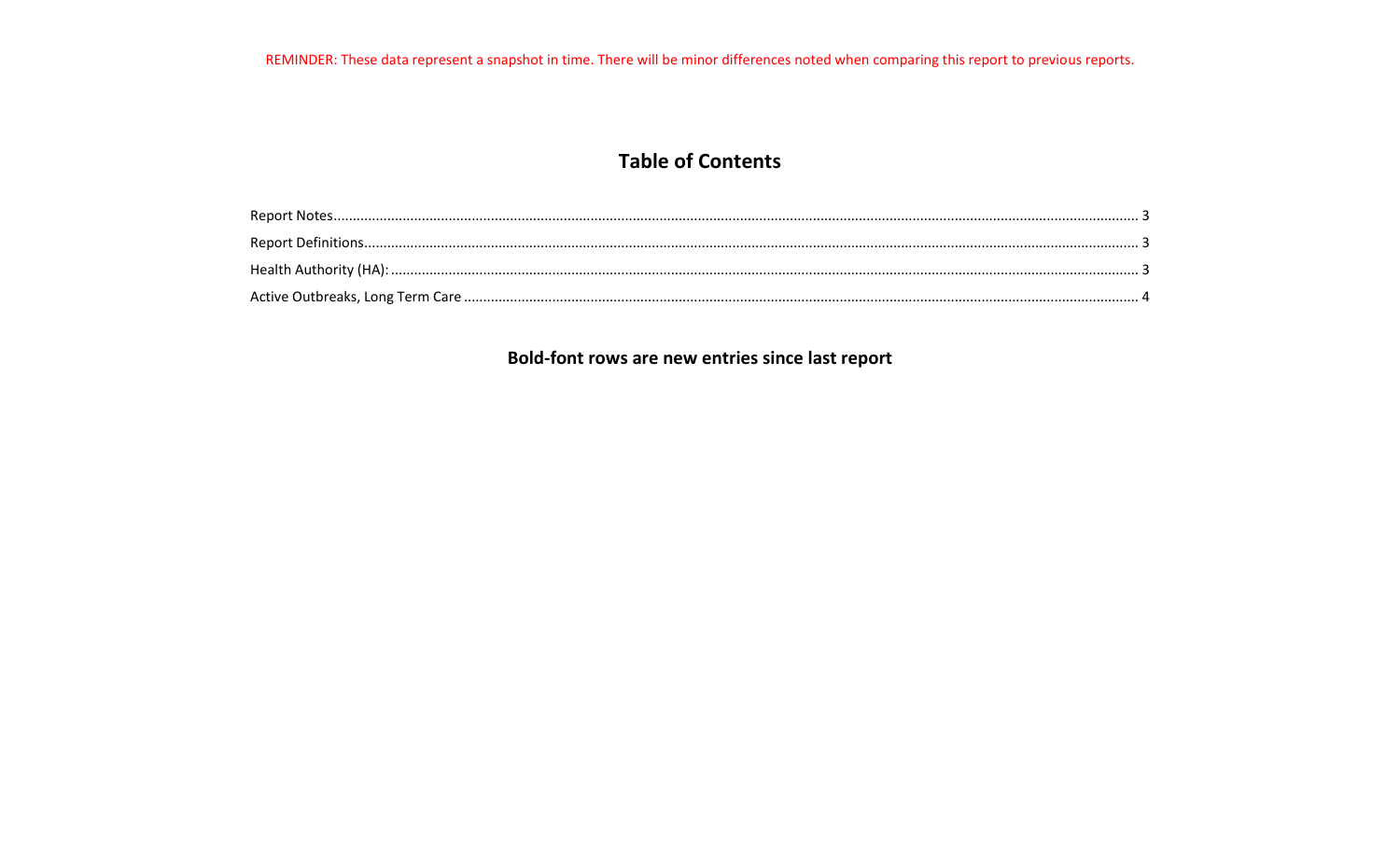#### <span id="page-2-0"></span>**Report Notes**

- Outbreaks that are **bolded** are newly declared outbreaks during this reporting period.
- Data Source: As of April 2, 2022, data on Health Authority outbreaks are compiled from cumulative aggregate outbreak files provided by the Health Authorities to BCCDC. These files are current as of 10am every Wednesday.
- Case counts and deaths include PCR and Rapid Antigen Testing positive cases for outbreaks reported by Vancouver Coastal Health. Case counts and deaths include PCR and Rapid Antigen Testing positive cases, and suspect reinfections for outbreaks reported by Interior Health Authority. Case counts include PCR positive cases only for outbreaks not reported by Vancouver Coastal Health, Fraser Health and Interior Health Authority. Case counts and deaths include PCR and Rapid Antigen Testing positive cases, and suspect reinfections for outbreaks reported by Fraser Health Authority as of April 2, 2022. Cases with unknown role are included in the case count for staff/other.
- Residents of other Canadian provinces/territories are reported by their provinces/territories of residence.
- When health authority of residence is not available, cases are assigned to the health authority reporting the case.
- Data on outbreaks might be incomplete or vary from what is reported publicly due to differing data sources.
- Data may not be complete or accurate as data may be unavailable, not yet available in the public systems or updates are occurring over time.
- Inaccuracies may be noted when comparing between reports, and data should be interpreted with caution for those outbreaks that are still active.
- Providence Health Care is included within Vancouver Coastal Heath data.
- Cases whereby preliminary case data is available but complete data is still forthcoming/ pending (whether the case is for a resident or staff member) are added to the Resident column and when complete information is available, moved to the staff column if it was a staff member.
- Due to the change in reporting source for outbreaks as of April 2, 2022, differences may be noted when comparing between historical files and current files. Information in the most recent file should be used.

#### <span id="page-2-1"></span>**Report Definitions**

#### <span id="page-2-2"></span> **Health Authority (HA):**

- o Fraser Health Authority (FHA)
- o Interior Health Authority (IHA)

o Northern Health Authority (NHA)

o Island Health (VIHA)

- o Vancouver Coastal Health (VCH)
- Case definitions can be found at: [http://www.bccdc.ca/health-professionals/clinical-resources/case-definitions/covid-19-\(novel-coronavirus\).](http://www.bccdc.ca/health-professionals/clinical-resources/case-definitions/covid-19-(novel-coronavirus))
- The outbreak definitions for these facilities is in this document: [http://www.bccdc.ca/Health-Info-Site/Documents/COVID19\\_LongTermCareAssistedLiving.pdf](http://www.bccdc.ca/Health-Info-Site/Documents/COVID19_LongTermCareAssistedLiving.pdf)
	- o Outbreak definition: One or more clients and/or staff of a Long-Term Care facility/Senior's Assisted Living residence with a laboratory-confirmed COVID-19 diagnosis. The staff member(s) must have worked at the facility while symptomatic. In principle, an outbreak is considered over two full incubation periods after the last date of exposure, without any new cases. For COVID-19, two incubation periods equate to 28 days after the last date of exposure. The length of time to conclude an outbreak may be reduced or extended at the direction of the Medical Health Officer. Outbreaks in Senor's Independent Living residences are declared at the discretion of the Medical Health Officer of the regional health authority.
- Total cases = resident and patient cases + staff and other cases. Total deaths = resident and patient deaths + staff and other deaths.
- Community/ Facility Type:
	- Long Term Care (LTC)
	- Assisted Living (AL)
	- Independent Living (IL)